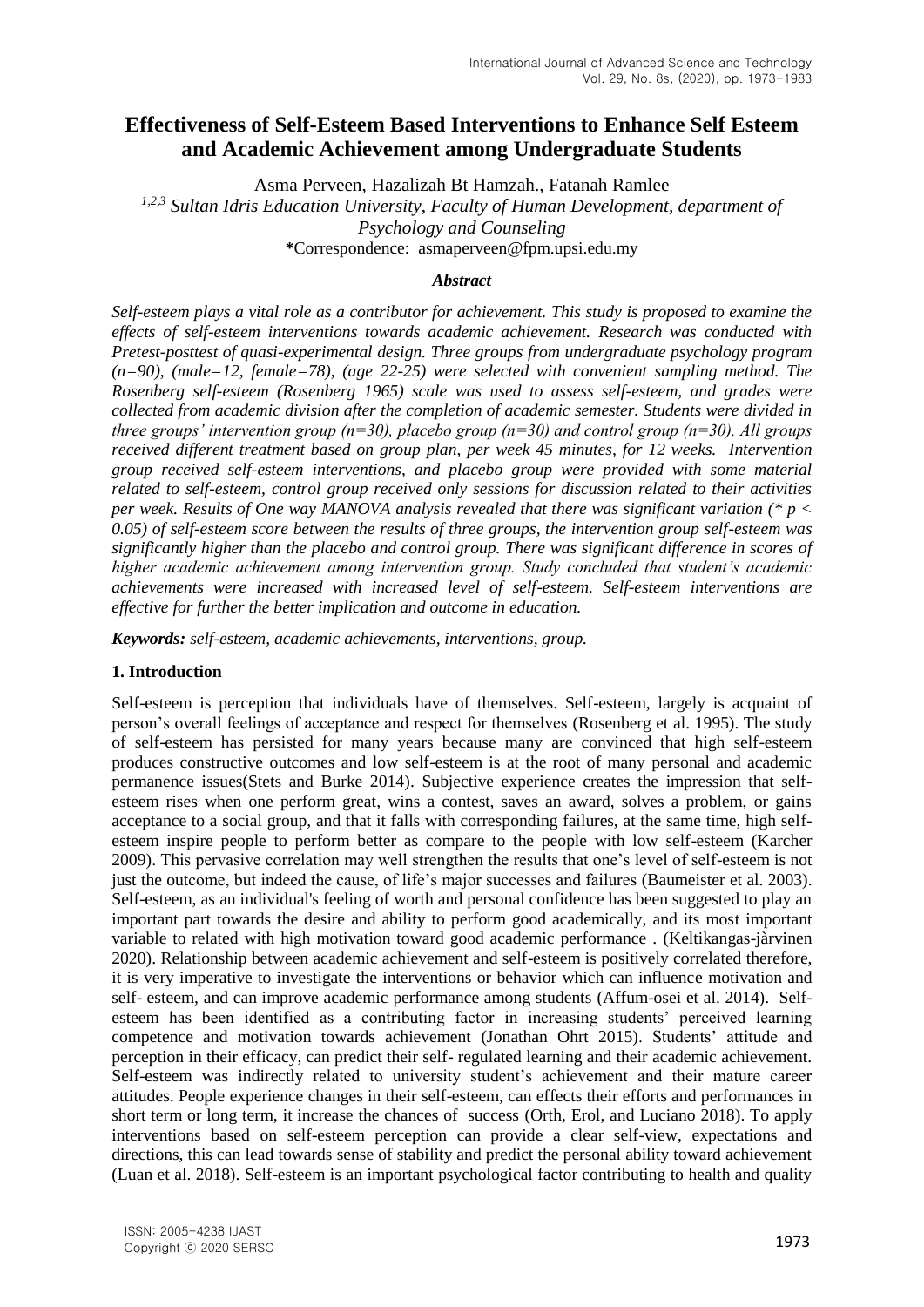of academic life and life in general. Recently, several studies have shown that subjective well-being significantly correlates with high self-esteem, and that self-esteem accounts for significant variance in both mental well-being and academic achievement, the relationship between self-esteem and academic achievement has been well documented in the literature. A variety of studies have reached the conclusion that academic achievement and self-esteem are positively correlated (Haddad Narafshan and Noori 2018).

Theory and prior research suggest that a positive sense of self–esteem and perceived control over one's outcomes ease constructive responses to negative outcomes (Bergagna and Tartaglia 2018). It predicted that encouraging students to maintain their sense of self–worth and construe their academic outcomes as controllable would promote achievement.(Forsyth et al. 2007) Psychological interventions based on self-esteem exercises, enhance person's ability to perform better on any task, it contribute to flourish person's functioning in society (Lin-Siegler, Dweck, and Cohen 2016). Interventions to enhance self-esteem could appear in many different forms such as individual, group, self-administered or administered by professional. There are many standardized and wide range of interventions focused to promote self-esteem among adults (Rizwan and Ahmad 2015). Those exercises are strong modulators and induce better cognitive and behavior performance toward academic achievement (Adamson et al. 2019). In education setting the concept of building self-esteem along with academic performance vital and much required. Nationally the number of Malaysian students suffering from low self-esteem has risen from ten-percent to twenty-percent, meaning that low self-esteem currently affects one-in-five Malaysian students. Given that low self-esteem is a strong predictor of many detrimental life outcomes like poor academic performances. The looming 'self-esteem crisis' represents a serious problem for Malaysian students (Ng and Page 2018). Present research is experimental design to conduct self-esteem boosting exercises interventions session for undergraduate students to enhance the self-esteem and academic performance.

Interventional studies are often prospective and are specifically tailored to evaluate direct impacts of treatment or preventive measures. Interventional research studies include three elements definition and measure of intervention in two or more groups, measure outcome and statistical comparison between groups to assess the interventions effectiveness (Thiese 2014). Group therapy interventions refer to a format of interventions where several participants taking part in a psychological intervention aimed at helping them changing their perceptions and thought process, directed by a therapist or counselor. Group interventions have many advantage towards improving self-perceptions (Fennell 2006) and behavioral issues, during group interventions students can learn from other group members and the comfort that others are also going through same facts can help them to review things differently have important advantages and are thus suitable for several types of problems, mainly those involving interpersonal issues (Gidron 2013). Cognitive behavioral therapy is the most researched treatment proven to be effective in helping build self-esteem (Adamson et al. 2019). Cognitive behavioral therapy is the leading-edge treatment of choice for most psychological problems especially in building self-esteem. It is designed to be brief, problem-focused, and active to work on desired outcome. Cognitive restructuring (Montreuil et al. 2016) is a combination of recognizing unhelpful thinking patterns about self-esteem, and replacing them with more effective thinking patterns to improve self-esteem. Cognitive restructuring for low self-esteem often focuses on identifying negative thoughts about oneself, and identifying distorted thinking, such as labeling oneself as a failure due to one skills deficit or negative event (Cooper 2011). Students university life is challenging now a days with many demands and it constantly needs the self-esteem boosting activities and interventions to help the students to sustain their motivation and self –efficacy (Haddad Narafshan and Noori 2018). Current study is based on intervention design to evaluate the effectiveness of self-esteem related intervention among three groups, intervention group, placebo group and control group.

# **2. Method**

Pretest- posttest control group quasi experimental design was used for current study. The study was conducted as group interventions for 12 weeks, with pre and post assessment. The students were distributed in three groups, intervention group, received self-esteem based intervention, placebo group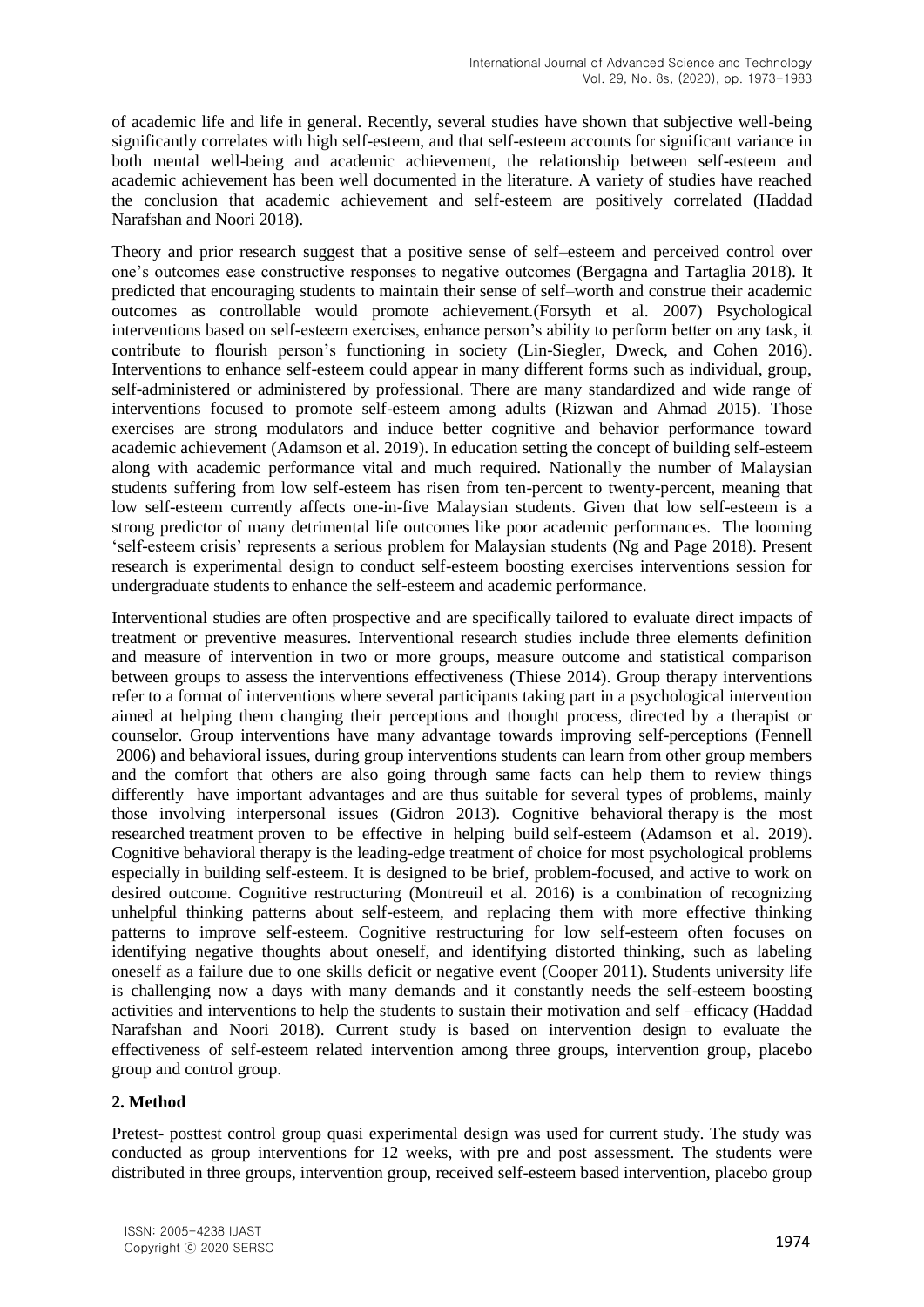received weekly hand-outs based on self-esteem books and programs, and control group were provided with discussion sessions related to their academic problems. Each group received session once a week for 45 mints.

Population and sampling: The sample size required for the proposed study was 90 participants, 30 participants respectively in each of the three groups, intervention, and placebo and control group. This number was obtained by setting the effect size as 0.25, following the medium effect size for one way Moncova with the error probability at 0.05, power at 0.80, number of groups to three and measures at two at G-power software. The numbers of participants recruited for research was 90, which were distributed in Three (3) groups equally using conveniently sampling. The reference population was the undergraduate students in Malaysian Public University, Faculty of Human Development, SultanIdris Education University. The participants were required to meet inclusion criteria, must be 18 years old and above, should be an undergraduate student from the Faculty of Human Development, UPSI. Participants must provide informed consent to participate in the study. Participants should be Malaysian and have basic proficiency in English language.

Ethical concern: The ethical procedure was followed by the Research and Management Innovation Center (RMIC/UPSI) with reference no (2019.002301). Research followed the ethical guideline related the confidentiality, voluntarily participation, and rights to with draw from study. Students were agreed to participate in the study with their own willingness.

Material: self-esteem scale of Rosenberg (Rosenberg 1965) was used for pre and post assessment of self-esteem score within three groups. Data for CGPA was retrieved with permission from students and academic after the completion of academic semester. The intervention material was obtained from the cognitive behavior therapy manual (Muñoz and Miranda 2000) to implement in group sessions for intervention group every week and placebo group received only handouts of Cognitive behavior therapy interventions for self esteem, every week session.

Study procedure: An online link was shared with the students for recruitment process in the research study. After receiving their confirmation and voluntarily participation, students were distributed with convenient sampling in three groups. The group's allocation was conducted through blind procedure (Alessandri, Zuffianò, and Perinelli 2017), so no group members were revealed which group they belongs, for participants groups were named as 1,2,3 groups. All students in three groups received activity differently for 12 week (per week/45 minutes) session. Group therapy is a form of treatment in which participants are placed in a group, guided by therapists for the purpose of helping individuals to bring a change in them. It helps individuals to enhance their self-esteemthrough purposeful group experiences and to cope more effectively with their personal, group or community problems. Group‐based psychosocial interventions based on cognitive behavioral therapy (CBT) may have an effect on measures of behavior change (Ezhumalai et al. 2018). In the current study procedure group therapy interventions were implemented with three groups, interventions, and placebo and control group. All the groups' received different information's based on their target group. Pre and post assessment of 12 weeks (per week/45 mints) sessions were conducted to see the statistical analysis of the administered scale and academic grads were retrieved from academy to assess the difference in grads and self -esteem scores after intervention session. Group planning for 12 weeks were following:

| Groups       | Participants    | <b>Sessions</b>                                                                      |
|--------------|-----------------|--------------------------------------------------------------------------------------|
| Intervention | 30 Participants | 1- Briefing and pre assessment of self esteem                                        |
|              |                 | 2- identifying strengths and weakness (Llc 2018)                                     |
|              |                 | 3- discussion to improvise strengths and reduce weakness                             |
|              |                 | 4 – Traid model of cognitive Behavior Therapy for self-talk (Hui and<br>Zhihui 2017) |
|              |                 | 5- Personal goals (Bruhn et al. 2016)                                                |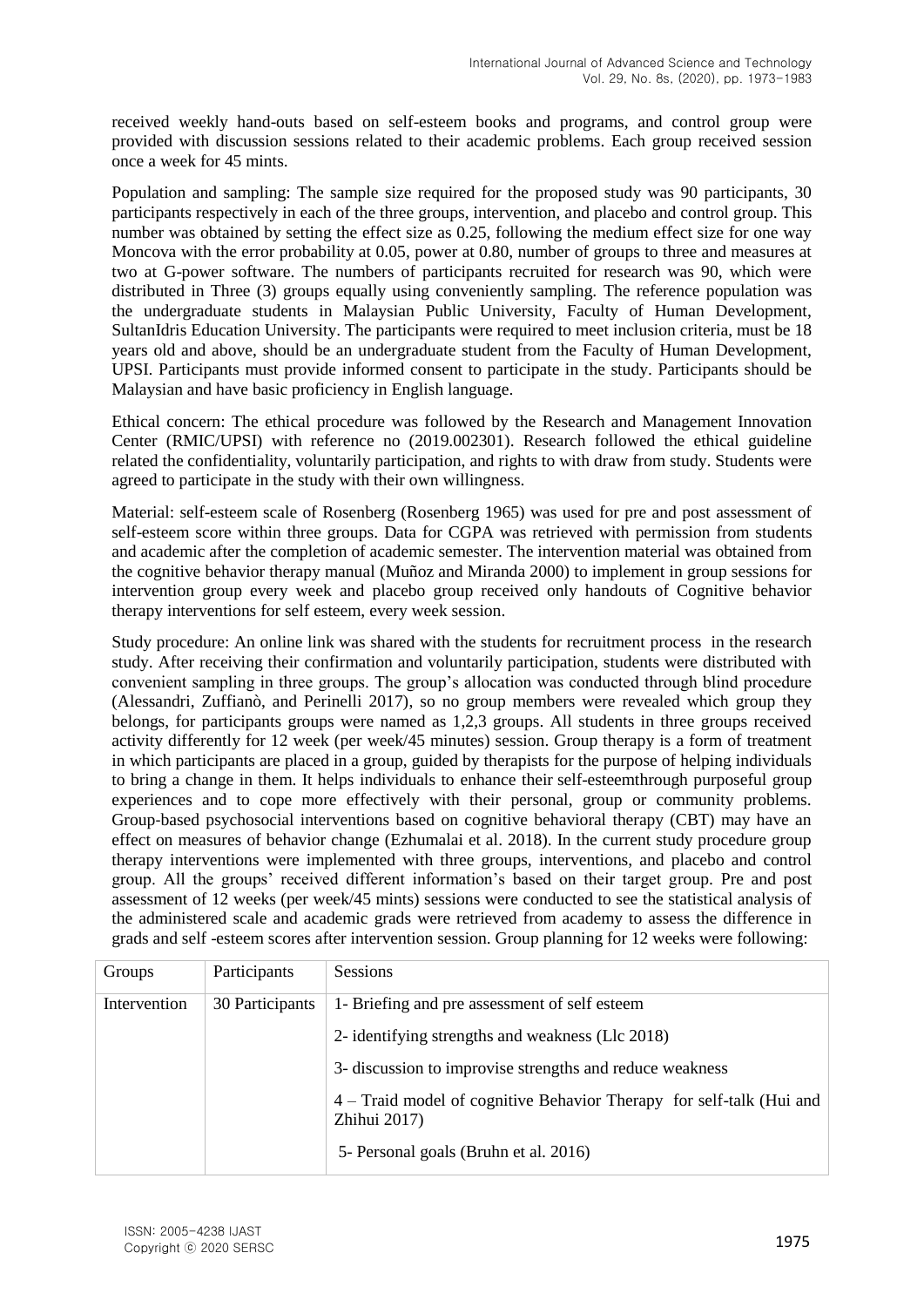|         |                 | 6- self affirmation techniques with mindfulness (WebND 2017)                                            |  |  |  |  |  |  |
|---------|-----------------|---------------------------------------------------------------------------------------------------------|--|--|--|--|--|--|
|         |                 | 7- positive self-talk                                                                                   |  |  |  |  |  |  |
|         |                 | 8 – Gratitude list (Llc 2018)                                                                           |  |  |  |  |  |  |
|         |                 | 9- working on personal goals (Muñoz and Miranda 2000)                                                   |  |  |  |  |  |  |
|         |                 | 10- self affirmation exercises                                                                          |  |  |  |  |  |  |
|         |                 | 11- Positive social comments (Koutra, Katsiadrami, and Diakogiannis<br>2010)                            |  |  |  |  |  |  |
|         |                 | 12- feedback and post assessment                                                                        |  |  |  |  |  |  |
| Placebo | 30 Participants | 1- Briefing and pre assessment                                                                          |  |  |  |  |  |  |
|         |                 | 2 to 11- discussion on hand-out related to self-esteem building (Llc<br>2018); (Muñoz and Miranda 2000) |  |  |  |  |  |  |
|         |                 | 12- feedback and post assessment                                                                        |  |  |  |  |  |  |
| Control | 30 Participants | 1- Briefing and pre assessment                                                                          |  |  |  |  |  |  |
|         |                 | 2 to 11- daily routine discussion                                                                       |  |  |  |  |  |  |
|         |                 | 12- feedback and post assessment                                                                        |  |  |  |  |  |  |

# **3. Results**

Results were analysed by using one way Manova , the statically analysed of group comparison, multivariate and post hoc analysis was reported following

# **Table 1**

# **Descriptive Statistics differences in self-esteem score and CGPA among groups**

|                                     | <b>GROUP</b> | Mean   | Std. Deviation | N  |
|-------------------------------------|--------------|--------|----------------|----|
| Difference self esteem intervention |              | 8.93   | 3.814          | 30 |
|                                     | placebo      | 3.43   | 3.036          | 30 |
|                                     | control      | 2.73   | 2.463          | 30 |
|                                     | Total        | 5.03   | 4.182          | 90 |
| <b>CGPA</b>                         | intervention | 3.8833 | .17036         | 30 |
|                                     | placebo      | 3.7667 | .18492         | 30 |
|                                     | control      | 3.7750 | .13693         | 30 |
|                                     | Total        | 3.8083 | .17194         | 90 |

Table shows that an inspection of the mean scores indicated that intervention group reported higher levels of difference of mean between pre- and post- intervention (*M*= 8.93, *SD* = 3.81) compared to placebo ( $M = 3.43$ ,  $SD = 3.04$ ) and control ( $M = 2.73$ ,  $SD = 2.46$ ) group. However, the gap between means were closer for CGPA, in a way that intervention group reported slightly higher levels of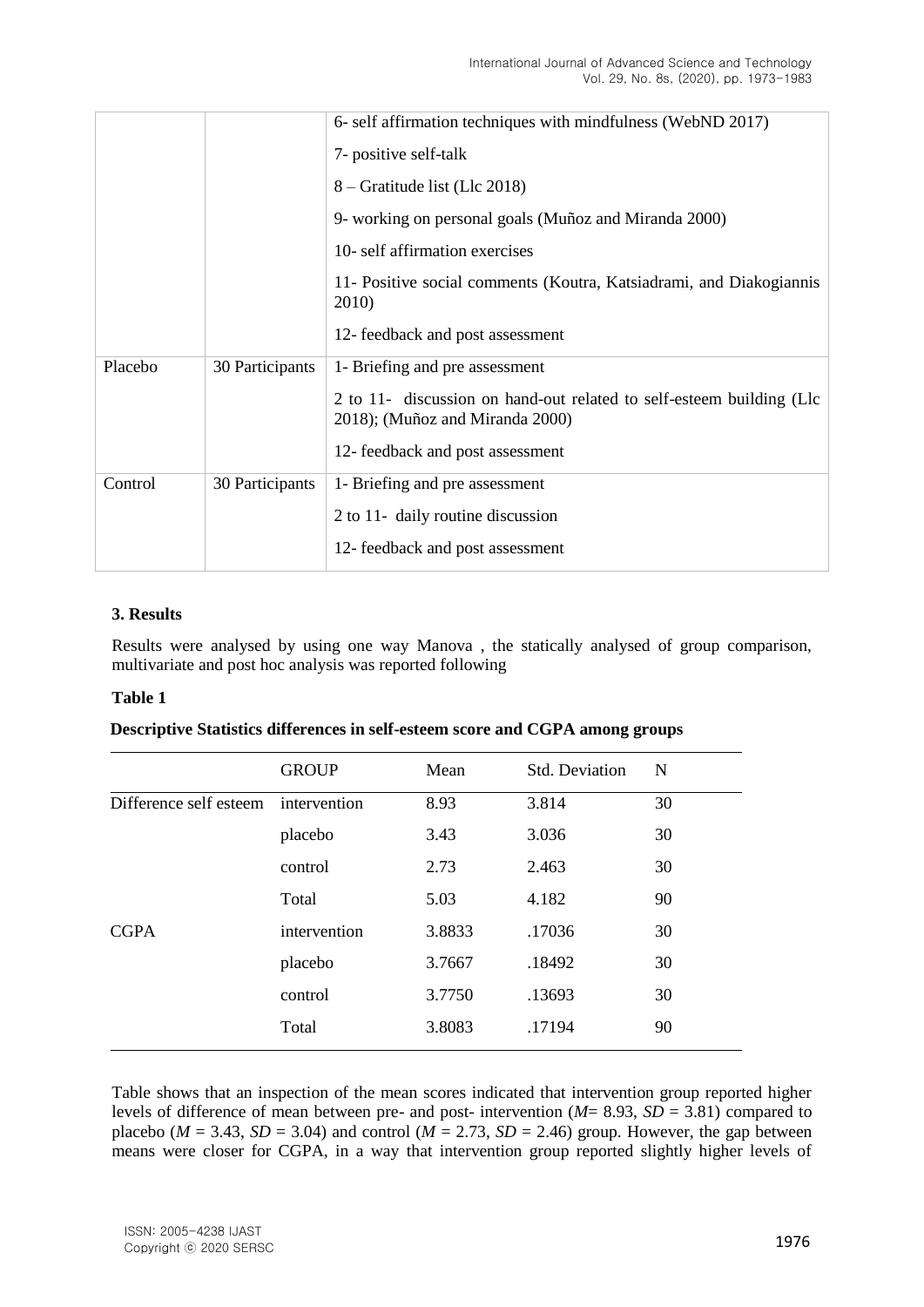CGPA ( $M = 3.88$ , *SD*= 0.17) compared to placebo ( $M = 3.77$ , *SD* = 0.18) and control group ( $M =$  $3.78, SD = 0.14.$ 

# **Table 2**

# **ANOVA**

#### DIFFERENCES IN SELF-ESTEEM SCORE AMONG GROUPS

|                | Sum of Squares df |    | Mean Square F |        | Sig. |
|----------------|-------------------|----|---------------|--------|------|
| Between Groups | 691.800           |    | 345.900       | 34.786 | .000 |
| Within Groups  | 865.100           | 87 | 9.944         |        |      |
| Total          | 1556.900          | 89 |               |        |      |

#### **Tests of Between-Subjects Effects**

| Source       | Dependent<br>Variable                           | Type<br>Sum<br>Squares | Ш<br>of<br>df | Mean<br>Square | F      | Sig. | Partial Eta<br>Squared |
|--------------|-------------------------------------------------|------------------------|---------------|----------------|--------|------|------------------------|
| <b>GROUP</b> | Difference of $\text{self}_{691.800}$<br>esteem |                        |               | 345.900        | 34.786 | .000 | .444                   |
|              | <b>CGPA</b>                                     | .254                   |               | .127           | 4.651  | .012 | .097                   |

- a. R Squared = .444 (Adjusted R Squared = .432)
- b. R Squared = .097 (Adjusted R Squared = .076)

Both dependent variables which are mean of difference in pre-and post- intervention  $(p = .001)$  and CGPA (*p*= 0.012) revealed significance values of less than the cut-off. Thus, they are both differs between each group intervention.

### **Table 3**

### **Multivariate tests**

| Self-esteem score and CGPA among groups |  |
|-----------------------------------------|--|
|                                         |  |

| Effect       |                   |                     |                 | <b>Hypothesis</b> |          |      | Eta<br>Partial |
|--------------|-------------------|---------------------|-----------------|-------------------|----------|------|----------------|
|              |                   | Value               | F               | df                | Error df | Sig. | Squared        |
| Intercept    | Pillai's Trace    | .998                | 23891.922       | 2.000             | 86.000   | .000 | .998           |
|              | Wilks' Lambda     | .002                | 23891.922 2.000 |                   | 86.000   | .000 | .998           |
|              | Hotelling's Trace | 555.626             | 23891.922 2.000 |                   | 86,000   | .000 | .998           |
|              | Roy's<br>Root     | $Largest_{555.626}$ | 23891.922 2.000 |                   | 86.000   | .000 | .998           |
| <b>GROUP</b> | Pillai's Trace    | .456                | 12.841          | 4.000             | 174,000  | .000 | .228           |
|              | Wilks' Lambda     | .546                | 15.220          | 4.000             | 172.000  | .000 | .261           |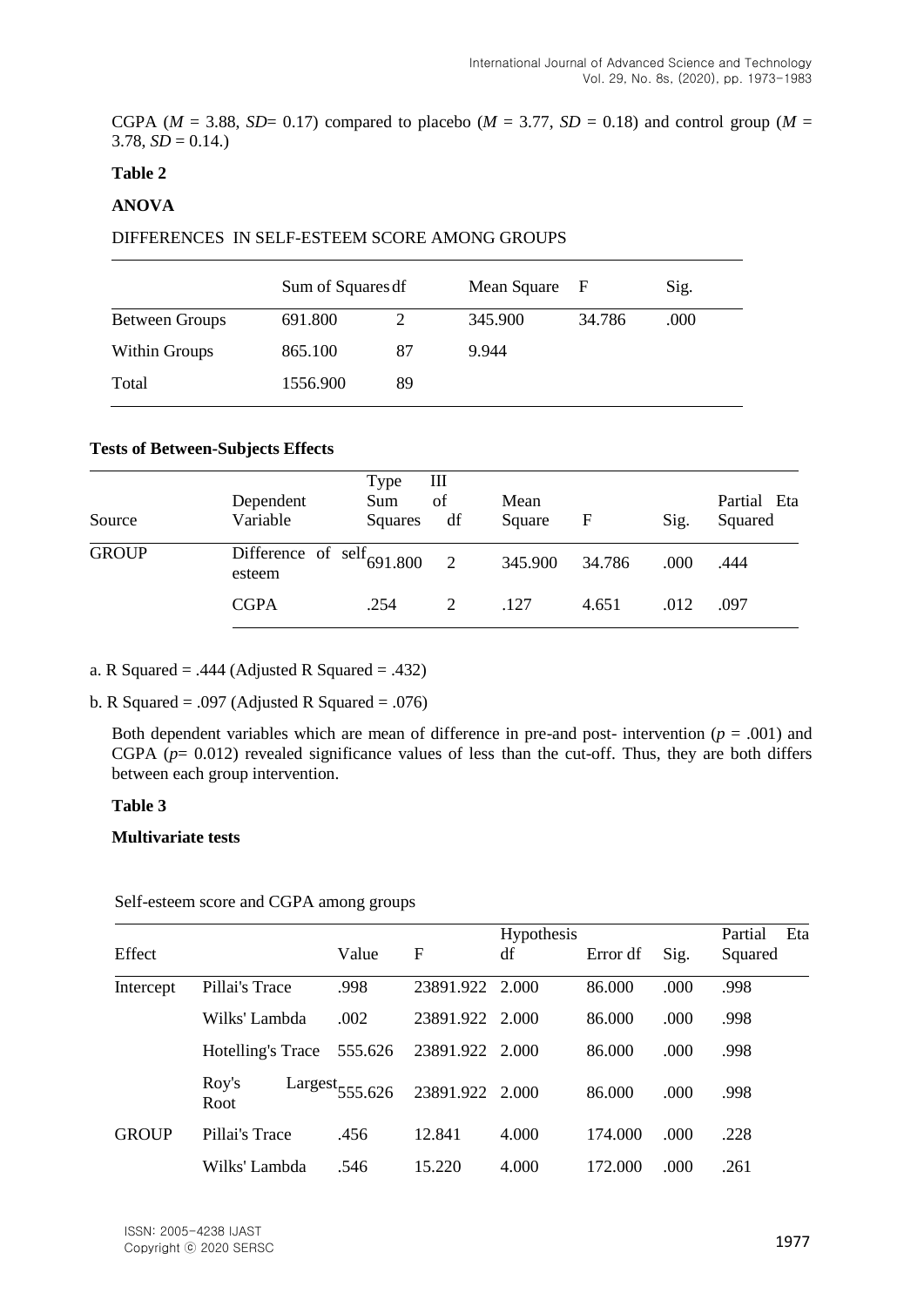|                                |        |       |         |      | Vol. 29, No. 8s, (2020), pp. 1973-1983 |
|--------------------------------|--------|-------|---------|------|----------------------------------------|
| <b>Hotelling's Trace</b> .831  | 17.653 | 4.000 | 170.000 | .000 | .293                                   |
| <b>Roy's Largest Root .828</b> | 36.008 | 2.000 | 87.000  | .000 | .453                                   |

International Journal of Advanced Science and Technology

a. Design: Intercept + GROUP

b. Exact statistic

c. The statistic is an upper bound on F that yields a lower bound on the significance level.

The significance level was less than 0.05. In the study, a Wilk's  $\Lambda$  value of .546, with a significance value of .001 is obtained. This is less than .05 signifying there is a statistically significant difference between each group intervention in terms of their difference in mean of pre- and post- intervention and CGPA. There was a statistically significant difference between males and females on the combined dependent variables,  $F(4, 172) = 0.546$ ,  $p = .001$ ; Wilk's  $\Lambda = .55$ ; partial  $\eta^2 = .26$ . When the results for the dependent variables were considered separately, using a Bonferroni adjusted alpha level of .025, both difference were found for mean between pre- and post- intervention, *F* (2, 87) = 34.79, *p*  $= .001$ , partial  $\eta^2 = .26$ , and CGPA,  $F(2, 87) = 4.56$ ,  $p = .012$ , partial  $\eta^2 = .26$ .

# **Table 4**

Multiple Comparisons

# Tukey HSD

|              |              |                    |            |      | 95% Confidence Interval |         |  |
|--------------|--------------|--------------------|------------|------|-------------------------|---------|--|
| (I) GROUP    | (J) GROUP    | Mean<br>Difference | Std. Error | Sig. | Lower Bound Upper Bound |         |  |
| intervention | placebo      | $5.500*$           | .814       | .000 | 3.56                    | 7.44    |  |
|              | control      | $6.200*$           | .814       | .000 | 4.26                    | 8.14    |  |
| placebo      | intervention | $-5.500*$          | .814       | .000 | $-7.44$                 | $-3.56$ |  |
|              | control      | .700               | .814       | .667 | $-1.24$                 | 2.64    |  |
| control      | intervention | $-6.200*$          | .814       | .000 | $-8.14$                 | $-4.26$ |  |
|              | placebo      | $-.700$            | .814       | .667 | $-2.64$                 | 1.24    |  |

\*. The mean difference is significant at the 0.05 level.

The table above shows that for mean scores for intervention group were statistically significantly different between Placebo and control group. (*p* < .0005)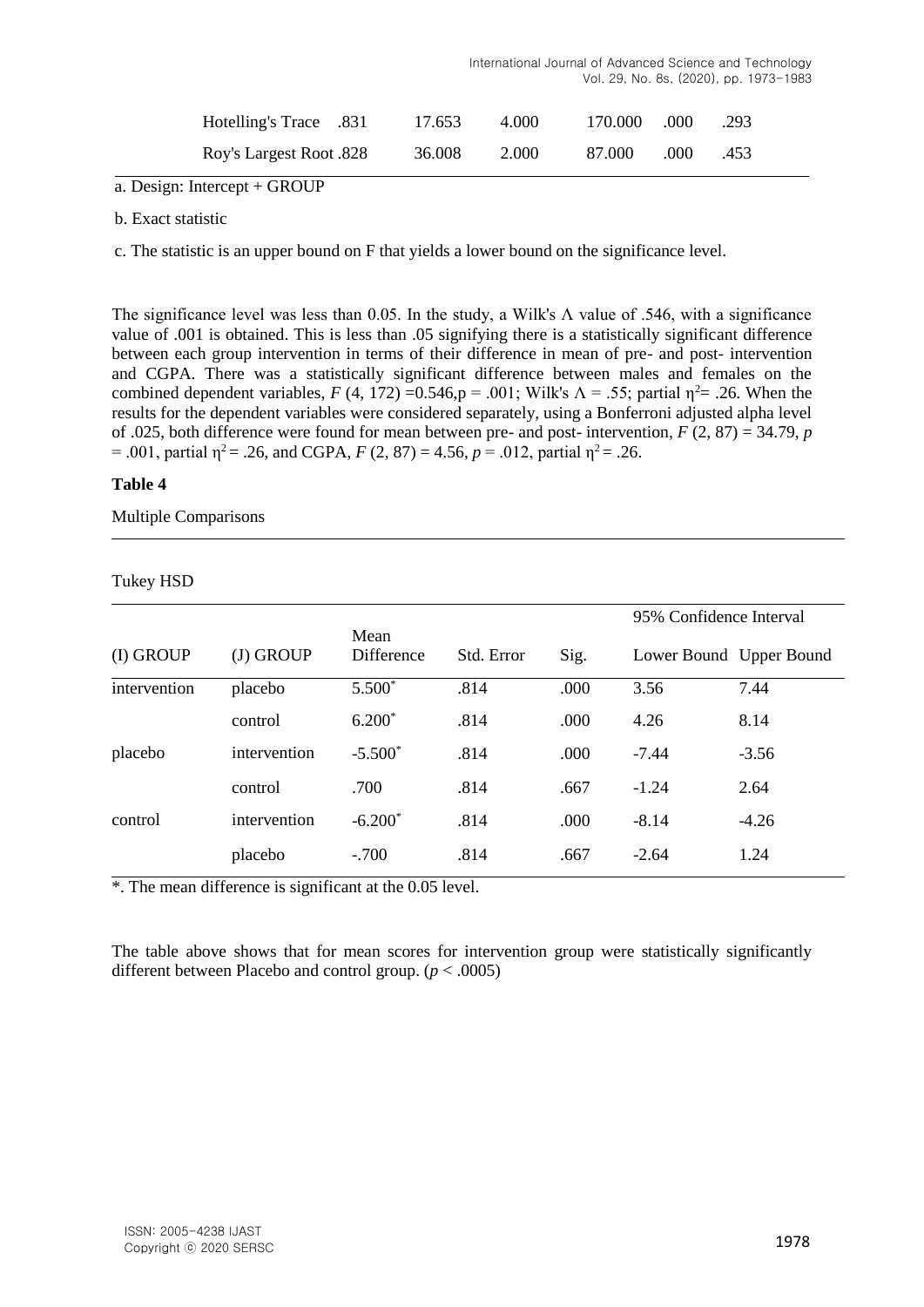# **Figure 1**



Figure 1: revealed that there was significant mean values difference in score between pre- and postintervention ( $M=8.93$ ,  $n=30$ ), compared to placebo ( $M=3.43$ ,  $n=30$ ) and control ( $M=2.73$ ,  $n=30$ ) group

### **Figure 2**



Figure 2 revealed, intervention group reported slightly higher levels of CGPA (*M* = 3.88, n=30) compared to placebo ( $M = 3.77$ ,  $n=30$ ) and control group ( $M = 3.78$ ,  $n=30$ )

#### **4. Discussion**

Results from three groups established that students from intervention group showed statically differences in self-esteem scores and CGPA as compared to placebo and control groups. The analysis revealed the group intervention were effective to enhance self-esteem and academic achievement among undergraduate students. A one-way between-groups multivariate analysis of variance was performed to investigate group condition differences in the difference of mean between pre- and postintervention and CGPA. Thus here two dependent variables were used which were differences in the difference of self-esteem score of mean between pre- and post- intervention and CGPA whereas the independent variable was group condition. Preliminary assumption testing was conducted to check for sample size, normality, linearity, unilabiate and multivariate outliers, and multicollinearity, with no serious violations noted. There was a statistically significant difference on the combined dependent variables, *F* (4, 172) = 0.546, p = .001; Wilk's  $\Lambda$  = .55; partial  $\eta^2$  = .26. When the results for the dependent variables were considered separately, using a Bonferroni adjusted alpha level of .025, both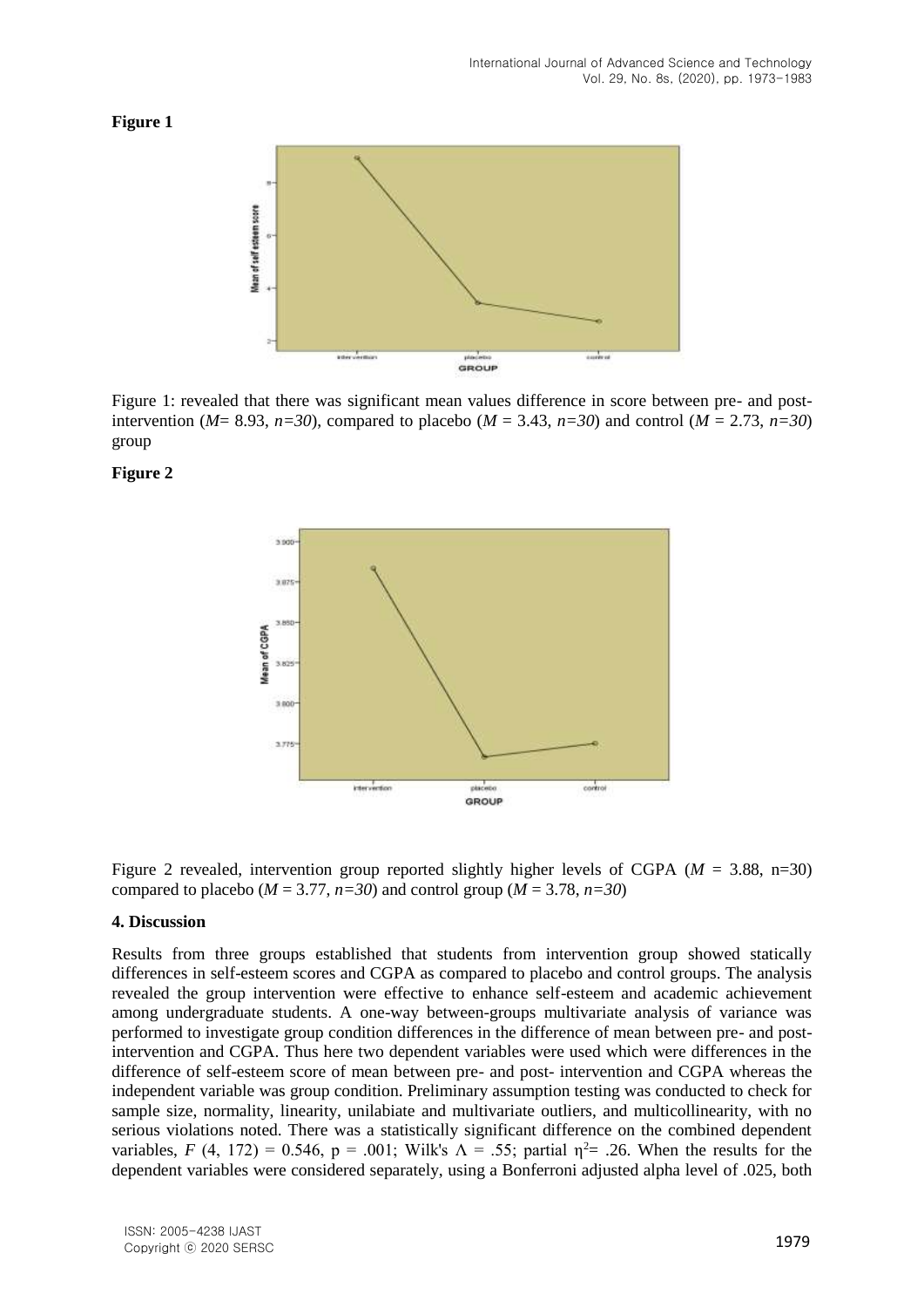difference were found for mean between pre- and post- intervention,  $F(2, 87) = 34.79$ ,  $p = .001$ , partial  $\eta^2$  = .26, and CGPA, *F* (2, 87) = 4.65, *p* = .012, partial  $\eta^2$  = .26. Post-hoc comparisons using the Tukey HSD test indicated that the mean score for intervention  $(M = 8.93, SD = 3.81)$  was significantly different from placebo ( $M = 3.43$ ,  $SD = 3.04$ ) and control ( $M = 2.73$ ,  $SD = 2.46$ ). On the other hand, there is no difference between mean intervention of placebo ( $M = 3.43$ , SD = 3.04) and control ( $M =$ 2.73,  $SD = 2.46$ ). Same trends found in analysis on CGPA where post-hoc comparisons using the Tukey HSD test indicated that the mean score for intervention  $(M = 3.88, SD = 0.17)$  was significantly different from placebo ( $M = 3.77$ ,  $SD = 0.18$ ) and control ( $M = 3.78$ ,  $SD = 0.14$ ). On the other hand, there is no difference between mean intervention of placebo ( $M = 3.77$ ,  $SD = 0.18$ ) and control ( $M =$  $3.78$ ,  $SD = 0.14$ ).

A number of studies have shown the effect, self-esteem has attracted the attention of many scholars in psychology and education and many studies have been conducted to show the contribution of this characteristic to the learning of different subject matters including the learning, studies found that self- esteem affects academic performance (Koosha, Ketabi, and Kassaian 2011). Clinicians have attempted to provide interventions based on existing models of care, such as cognitive-behavioural therapy (CBT),CBT targets both maladaptive thoughts and problematic behaviours(Waite, McManus, and Shafran 2012). Strengths-based approaches deploy the inherent strengths of clients to aid recovery and cultivate a sense of empowerment in terms of their own lives and self-esteem. The intervention group activities were included with their own development of strengths and identifying their weakness and improving the weakness effectively, rather than fixing thoughts on weakness.(Marrero et al. 2016)

Beck's cognitive model of self-esteem postulated that three basic concepts underlie self-perception: 1) the cognitive triad, (Jung-Chen Chang and A 1996) the cognitive triad consists of the individual's negative view of self, negative view of the world, and negative view of the future. Schemas are the cognitive patterns that an individual employs to interpret a particular set of situations. Learned helplessness refers to the cluster of deficits in emotional reactions, (Perveen et al. 2018) motivation, and learning that occur when individuals believe they have no control over the negative or traumatic events in then: environment. Negative concepts about self the external world and the future are formed through early life experiences. Individuals can manifest low self-esteem when latent negative schemas are activated by certain events or situations which trigger the negative automatic thoughts of about themself. (Arhin and Amoako 2019). Self-Affirmations are proven methods of selfimprovement because of their ability to rewire our brains. Much like exercise, they raise the level of feel-good hormones and push our brains to form new clusters of "positive thought" (Valiente et al. 2019). The intervention session based on self-affirmation revealed positive outcome in building selfesteem among university students. Mindfulness has been defined as a moment-to-moment awareness of one's experience without judgment. This means being present in the moment, with a feeling of acceptance. Increasing one's mindfulness (Mon, Liabsuetrakul, and Htut 2016) can result in reduced negative self-talk, improved concentration, and a number of interpersonal benefits. Like any skill, becoming more mindful takes practice.

Cognitive-behavioural therapy is based on the interrelationship of thoughts, actions, and feelings. In order to work with feelings and thoughts (Montreuil et al. 2016) towards specific goal and activities , certain activities was implemented, which revealed significant increase in task oriented behaviour especially toward academic achievement. Daily activities to enhance the self-perception, (Bowles 2017) the goal directed activities directly impact on feeling and self-esteem throughout. Self-concept refers to the collection of personal thoughts by which an individual describes or characterizes the self (Marrero et al. 2016). To rephrase the thoughts and concept in positive dimension helped the students to enhance self-esteem and focused towards academic behavior, which leads significant increase in their self-esteem and academic achievement. Many intervention exposed positive outcome in the direction of cognitive change and focused behavior(Priyamvada et al. 2009). Current study results are good indicator for student's performance enhancement by enhancing their self-esteem.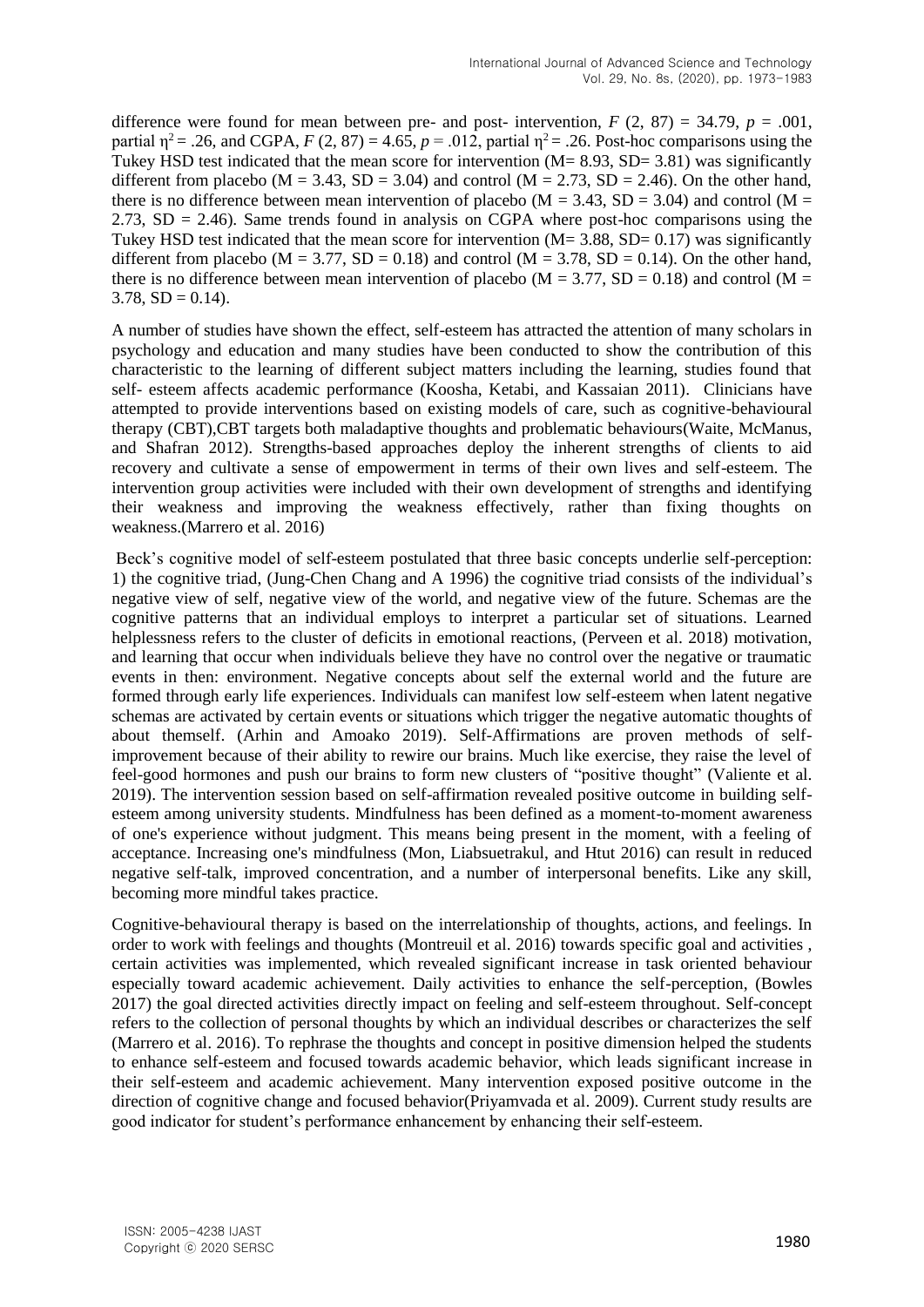# **5. Conclusions**

In conclusion, the group interventions to enhance self-esteem were effective, there was significant increase in self-esteem score and academic achievement among students. During education the students need specific tailored intervention to sustain their self-esteem and over all mental health. This study has implication for education setting, therapeutic setting and individual behaviour management among students. Study revealed that there is link between self-esteem and good academic performance among students.

**Author Contributions:** All three authors worked on intervention, study design, gathering data, and writing the first drafts of the paper. Analysis of the data and subsequent revisions of the manuscript were completed by Dr.Hazalizah Hamzah and Dr.Fatanah Ramlee, the intervention were conducted by Dr.Asma Perveen.

**Funding:** This research received no external funding

**Conflicts of Interest:** The authors declare no conflict of interest.

# **References**

- 1. Adamson, James, CansuOzenc, Claire Baillie, and Kate Tchanturia. 2019. "Self-Esteem Group: Useful Intervention for Inpatients with Anorexia Nervosa?" *Brain Sciences* 9 (1). https://doi.org/10.3390/brainsci9010012.
- 2. Affum-osei, Emmanuel, Eric Asante Adom, Josephine Barnie, and Solomon KwartengForkuoh. 2014. "Achievement Motivation, Academic Self-Concept and Academic Achievement among High School Students." *European Journal of Research and Reflection in Educational Sciences* 2 (2): 24–37.
- 3. Alessandri, Guido, Antonio Zuffianò, and Enrico Perinelli. 2017. "Evaluating Intervention Programs with a Pretest-Posttest Design: A Structural Equation Modeling Approach." *Frontiers in Psychology* 8 (MAR): 1–12. https://doi.org/10.3389/fpsyg.2017.00223.
- 4. Arhin, Vera, and Isaac Amoako. 2019. "The Relationship Between Self-Esteem and Academic Achievement Among Addis Ababa University Undergraduate Psychology Students." *Journal of Education and Practice*, no. July. https://doi.org/10.7176/jep/10-4-03.
- 5. Baumeister, Roy F., Jennifer D. Campbell, Joachim I. Krueger, and Kathleen D. Vohs. 2003. "Does High Self-Esteem Cause Better Performance, Interpersonal Success, Happiness, or Healthier Lifestyles?" *Psychological Science in the Public Interest* 4 (1): 1–44. https://doi.org/10.1111/1529-1006.01431.
- 6. Bergagna, Elisa, and Stefano Tartaglia. 2018. "Self-Esteem, Social Comparison, and Facebook Use." *Europe's Journal of Psychology* 14 (4): 831–45. https://doi.org/10.5964/ejop.v14i4.1592.
- 7. Bowles, Terence V. 2017. "The Focus of Intervention for Adolescent Social Anxiety: Communication Skills or Self-Esteem." *International Journal of School and Educational Psychology* 5 (1): 14–25. https://doi.org/10.1080/21683603.2016.1157051.
- 8. Bruhn, Allison L., Sara C. McDaniel, Josephine Fernando, and Leonard Troughton. 2016. "Goal-Setting Interventions for Students with Behavior Problems: A Systematic Review." *Behavioral Disorders* 41 (2): 107–21. https://doi.org/10.17988/0198-7429-41.2.107.
- 9. Cooper, Paul. 2011. "Teacher Strategies for Effective Intervention with Students Presenting Social, Emotional and Behavioural Difficulties: An International Review." *European Journal of Special Needs Education* 26 (1): 71–86. https://doi.org/10.1080/08856257.2011.543547.
- 10. Forsyth, Donelson R., Natalie K. Lawrence, Jeni L. Burnette, and Roy F. Baumeister. 2007. "Attempting to Improve the Academic Performance of Struggling College Students by Bolstering Their Self-Esteem: An Intervention That Backfired." *Journal of Social and Clinical Psychology* 26 (4): 447–59. https://doi.org/10.1521/jscp.2007.26.4.447.
- 11. Haddad Narafshan, Mehry, and SamiehNoori. 2018. "Enhancing Self-Esteem in Classroom Language Learning: The Potential of Implementing a Strength-Based Positive Psychology Intervention at Higher Education." *International Journal of Language Teaching and Education* 2 (3): 334–45. https://doi.org/10.22437/ijolte.v2i3.5593.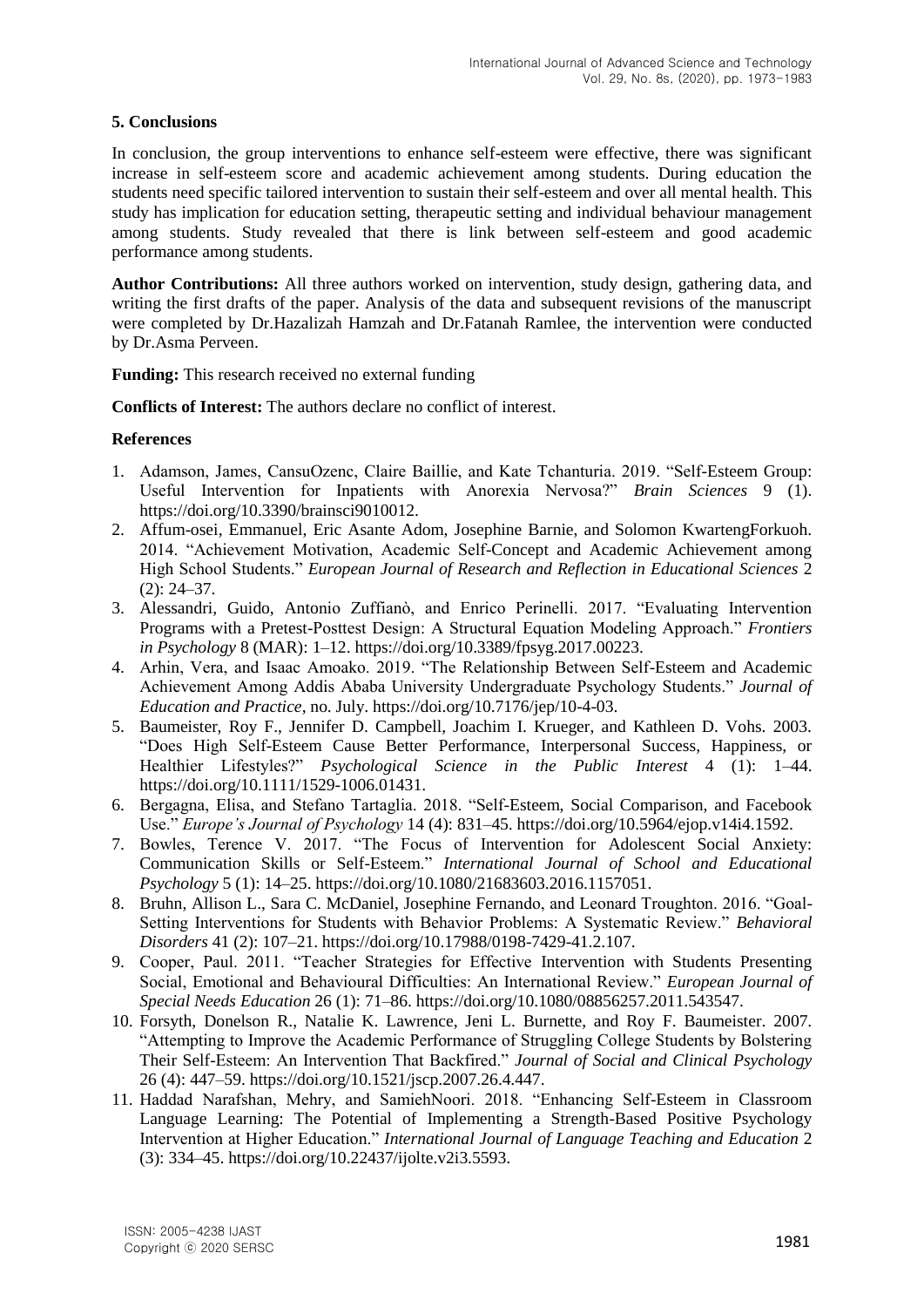- 12. Hui, Chen, and Yang Zhihui. 2017. "Group Cognitive Behavioral Therapy Targeting Intolerance of Uncertainty: A Randomized Trial for Older Chinese Adults with Generalized Anxiety Disorder." *Aging and Mental Health* 21 (12): 1294–1302. https://doi.org/10.1080/13607863.2016.1222349.
- 13. Jonathan Ohrt, Lindsay Webster and Mario De La Garza. 2015. "The Effects of a Success Skills Group on Adolescents' Self-Regulation, Self-Esteem, and Perceived Learning Competence." *American School Counselor Association* 151 (2005): 10–17. https://doi.org/10.1145/3132847.3132886.
- 14. Jung-Chen Chang, and A. 1996. "The Relationship Between Stressful Life Events, Social Support And Depression Among Adolescents In Taiwan." *Chemical Reviews* 96: 1533–54. https://doi.org/10.16953/deusbed.74839.
- 15. Karcher, Michael. 2009. "Increases in Academic Connectedness and Self-Esteem Among High School Students Who Serve as Cross-Age Peer Mentors." *Professional School Counseling* 12 (4): 292–99. https://doi.org/10.5330/psc.n.2010-12.292.
- 16. Keltikangas-jàrvinen, Liisa. 2020. "Self-Esteem as a Predictor of Future School Achievement Author ( s ): LiisaKeltikangas-Järvinen Source : European Journal of Psychology of Education , Vol . 7, No . 2 ( JUNE 1992 ), Pp . 123- Published by: Springer Stable URL : Https://Www.Jstor.Org/St" 7 (2): 123–30.
- 17. Koosha, Bahareh, Saeed Ketabi, and ZohrehKassaian. 2011. "The Effects of Self-Esteem, Age and Gender on the Speaking Skills of Intermediate University EFL Learners." *Theory and Practice in Language Studies* 1 (10): 1328–37. https://doi.org/10.4304/tpls.1.10.1328-1337.
- 18. Koutra, Aikaterini, AristeaKatsiadrami, and GeorgiosDiakogiannis. 2010. "The Effect of Group Psychological Counselling in Greek University Students' Anxiety, Depression, and Self-Esteem." *European Journal of Psychotherapy and Counselling* 12 (2): 101–11. https://doi.org/10.1080/13642537.2010.482733.
- 19. Lin-Siegler, Xiaodong, Carol S. Dweck, and Geoffrey L. Cohen. 2016. "Introduction: Instructional Interventions That Motivate Classroom Learning." *Journal of Educational Psychology* 108 (3): 295–99. https://doi.org/10.1037/edu0000124.
- 20. Llc, Therapist Aid. 2018a. "Gratitude Journal: Three Good Things," 1–4.. 2018b. "Strengths Exploration," 1–4. https://www.therapistaid.com/worksheets/strengths-exploration.pdf.
- 21. Luan, Ziyan, Astrid M.G. Poorthuis, RoosHutteman, Jens B. Asendorpf, Jaap J.A. Denissen, and Marcel A.G. van Aken. 2018. "See Me through My Eyes: Adolescent–Parent Agreement in Personality Predicts Later Self-Esteem Development." *International Journal of Behavioral Development* 42 (1): 17–25. https://doi.org/10.1177/0165025417690263.
- 22. Marrero, Rosario Josefa, MónicaCarballeira, Sabrina Martín, Miriam Mejías, and Juan Andrés Hernández. 2016. "Effectiveness of a Positive Psychology Intervention Combined with Cognitive Behavioral Therapy in University Students." *Anales de Psicologia* 32 (3): 728–40. https://doi.org/10.6018/analesps.32.3.261661.
- 23. Mon, MyoMyo, TippawanLiabsuetrakul, and Kyaw Min Htut. 2016. "Effectiveness of Mindfulness Intervention on Psychological Behaviors among Adolescents with Parental HIV Infection: A Group-Randomized Controlled Trial." *Asia-Pacific Journal of Public Health* 28 (8): 765–75. https://doi.org/10.1177/1010539516675698.
- 24. Montreuil, Tina C., Ashok K. Malla, RidhaJoober, Claude Bélanger, Gail Myhr, and Martin Lepage. 2016. "Manualized Group Cognitive-Behavioral Therapy for Social Anxiety in at-Risk Mental State and First Episode Psychosis: A Pilot Study of Feasibility and Outcomes." *International Journal of Group Psychotherapy* 66 (2): 225–45. https://doi.org/10.1080/00207284.2015.1106190.
- 25. Muñoz, R.F., and J. Miranda. 2000. "Group Therapy Manual for Cognitive-Behavioral Treatment of Depression." *Partners in Care*.
- 26. Ng, JooHou, and Aaron Page. 2018. "Revised Reality Therapy," 64–83. https://doi.org/10.4018/978-1-5225-6073-9.ch004.
- 27. Orth, Ulrich, Ruth YaseminErol, and Eva C. Luciano. 2018. "Development of Self-Esteem from Age 4 to 94 Years: A Meta-Analysis of Longitudinal Studies." *Psychological Bulletin* 144 (10): 1045–80. https://doi.org/10.1037/bul0000161.